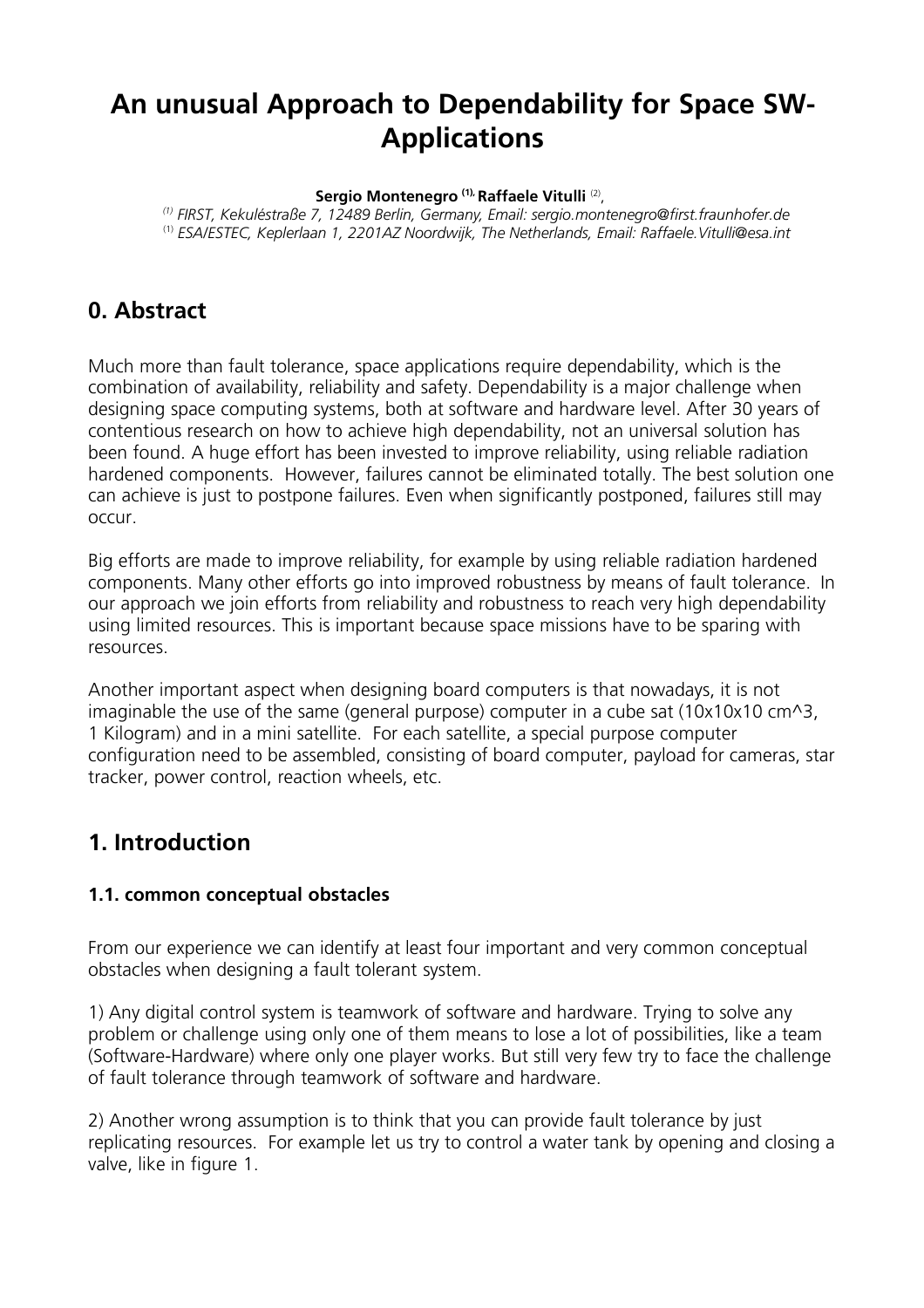

*Figure 1 : Implementation of fault tolerance by replication?*

The valve can fail. The first solution is to add another valve (figure 1). Now one of the redundant valves fails in its open position so that you can not control the tank any longer. What you got is a higher possibility of failure and not more dependability. This was not the right solution!

3) Another wrong assumption is to think one can reach an absolute failure free system. Then an enormous effort is invested to reach what one can not reach, the system will (in any way) crash some day and the worst is not to be ready to handle the crash. This will be the case if you think you have done a totally dependable system.

## **2. A non conventional approach to dependability**

Let us consider (in this paper) four stages of fault tolerance:

0: no fault tolerance. One failure is enough to cause a system failure or system crash 1: Any single failure can collapse some critical functions, but the system remains in a safe operation. (Gracefully degradation)

2: Like 1, but after a short time period the system can reconfigure itself to go back to normal operation (resilience)

3: No single failure can disturb the normal operation of the system.

Stage 3 sounds very nice, but it requires at least a 3 fold replication of (almost) all resources, including volume, mass, power consumption, heat production, etc. For some space applications this can be a prohibitive condition. Furthermore after the first permanent failure, the system will go down to stage 2 or 1. For long operations where permanent failures are expected, stage 3 will be possible only at the beginning of the mission.

It is therefore advisable to create a resources economical system which provides stage 2 for the whole mission even after several failures. Our target is to get the highest possible dependability using very limited resources. The system has to be always operable in a safe way, but temporal loss of advanced features is allowed. Thereby it was very important not to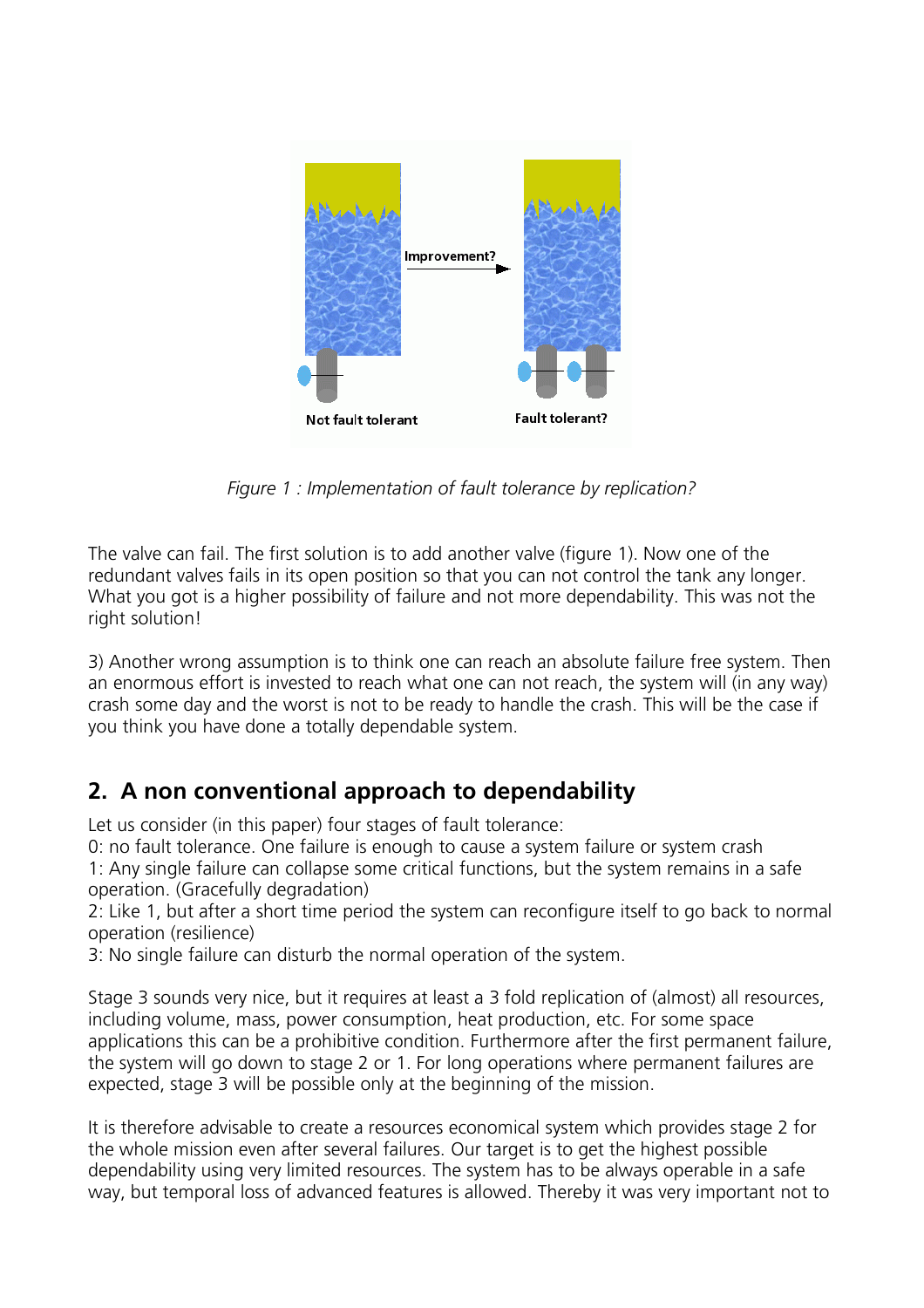do again the common mistakes listed in chapter 1.

### **2.1. Step 1: Let it crash!**



A realistic node computer operation can be represented like in figure 2.

*Figure 2 realistic node computer operation.*

After start-up a node computer will work properly for a time period (may be years) but some day it will crash. Instead trying to create a (sub)system which shall never fail or where a failure is an extraordinary exception, we figure on failures. They are not exceptions, but expected events which will be handled smoothly. The paradox situation is: to be safe, we need to be ready to crash at any time. To increase the dependability of the system we try to increase the reliability of each node (e.g. mean time to failure - MTF) and reduce the recovery time after crashes (increasing availability). See figure 3.

Much more important than trying to avoid crashes (which we can not) is to provide an ultra fast recovery. Having a very short recovery time, we can tolerate very easily multiple node crashes. By using some kind of redundancy, the probability of two redundant nodes to be down at the same time becomes lower. See Figure 3.



*Figure 3: Increasing dependability*

Today the recovery time is very long. Depending on the operating system it can range from